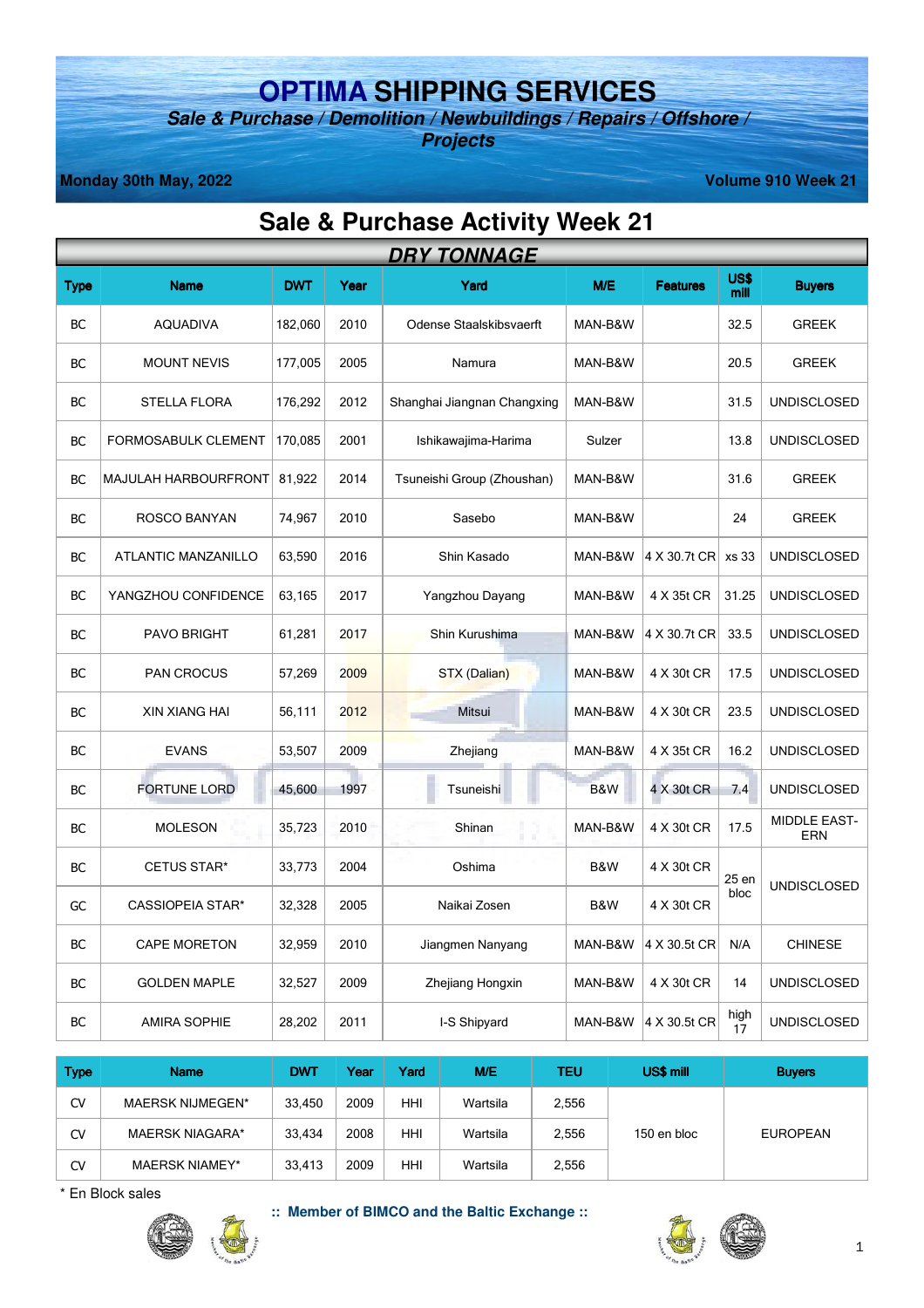| Monday 30th May, 2022<br>Volume 910 Week 21 |                           |                           |            |      |                       |                      |                 |                  |                            |  |  |
|---------------------------------------------|---------------------------|---------------------------|------------|------|-----------------------|----------------------|-----------------|------------------|----------------------------|--|--|
|                                             | WET TONNAGE               |                           |            |      |                       |                      |                 |                  |                            |  |  |
| <b>Type</b>                                 | <b>Sub Type</b>           | <b>Name</b>               | <b>DWT</b> | Year | Yard                  | M/E                  | <b>Features</b> | US\$ mill        | <b>Buyers</b>              |  |  |
| <b>TANKER</b>                               | Crude Oil                 | <b>NEPTUN</b>             | 307,284    | 2007 |                       | Wartsila             |                 |                  |                            |  |  |
| <b>TANKER</b>                               | Crude Oil                 | <b>NUCLEUS</b>            | 307,284    | 2007 | Dalian                | Wartsila             |                 | 61.6 en bloc     | <b>ASIAN</b>               |  |  |
| <b>TANKER</b>                               | Crude Oil                 | <b>TRINITY STAR</b>       | 160,391    | 2008 | Samsung               | MAN-B&W              |                 |                  |                            |  |  |
| <b>TANKER</b>                               | Crude Oil                 | <b>TRINITY SUN</b>        | 159,233    | 2007 | Hyundai Samho MAN-B&W |                      |                 | N/A              | <b>GREEK</b>               |  |  |
| <b>TANKER</b>                               | Crude Oil                 | LOMONOSOV PROSPECT        | 113,226    | 2018 |                       | Wartsila             |                 |                  |                            |  |  |
| <b>TANKER</b>                               | Crude Oil                 | <b>MENDELEEV PROSPECT</b> | 113,189    | 2018 |                       | Wartsila             |                 | high 40s<br>each | <b>GREEK</b>               |  |  |
| <b>TANKER</b>                               | Crude Oil                 | <b>GAGARIN PROSPECT</b>   | 113,170    | 2018 | Hyundai Samho         | Wartsila             |                 |                  |                            |  |  |
| <b>TANKER</b>                               | Crude Oil                 | SAMUEL PROSPECT           | 113,095    | 2019 |                       | Wartsila             |                 |                  |                            |  |  |
| <b>TANKER</b>                               | Crude Oil                 | <b>MITERA MARIGO</b>      | 105,495    | 2007 | Sumitomo              | Sulzer               |                 | rgn 24           | <b>UNDISCLOSED</b>         |  |  |
| <b>TANKER</b>                               | Oil Products              | <b>BW ORINOCO</b>         | 76,580     | 2007 |                       | MAN-B&W              |                 |                  |                            |  |  |
| <b>TANKER</b>                               | Oil Products              | <b>BW LENA</b>            | 76,578     | 2007 | Dalian                | MAN-B&W              |                 | 24 en bloc       | <b>GERMAN</b>              |  |  |
| <b>TANKER</b>                               | Chemical/<br>Oil Products | <b>ELEKTRA</b>            | 52,422     | 2012 | GSI                   | MAN-B&W   IMO II/III |                 | 18               | <b>MIDDLE EAST-</b><br>ERN |  |  |
| <b>TANKER</b>                               | Chemical/<br>Oil Products | <b>TORM HORIZON</b>       | 46,955     | 2004 | <b>HMD</b>            | MAN-B&W   IMO II/III |                 | 9.5              | <b>UNDISCLOSED</b>         |  |  |
| <b>TANKER</b>                               | Chemical/<br>Oil Products | <b>JAL SASVATA</b>        | 46,590     | 2009 | Naikai Zosen          | MAN-B&W IMO II/III   |                 | 17               | <b>UNDISCLOSED</b>         |  |  |
|                                             |                           |                           |            |      |                       |                      |                 |                  |                            |  |  |

SHIPPING SERVICES

\* En Block sales



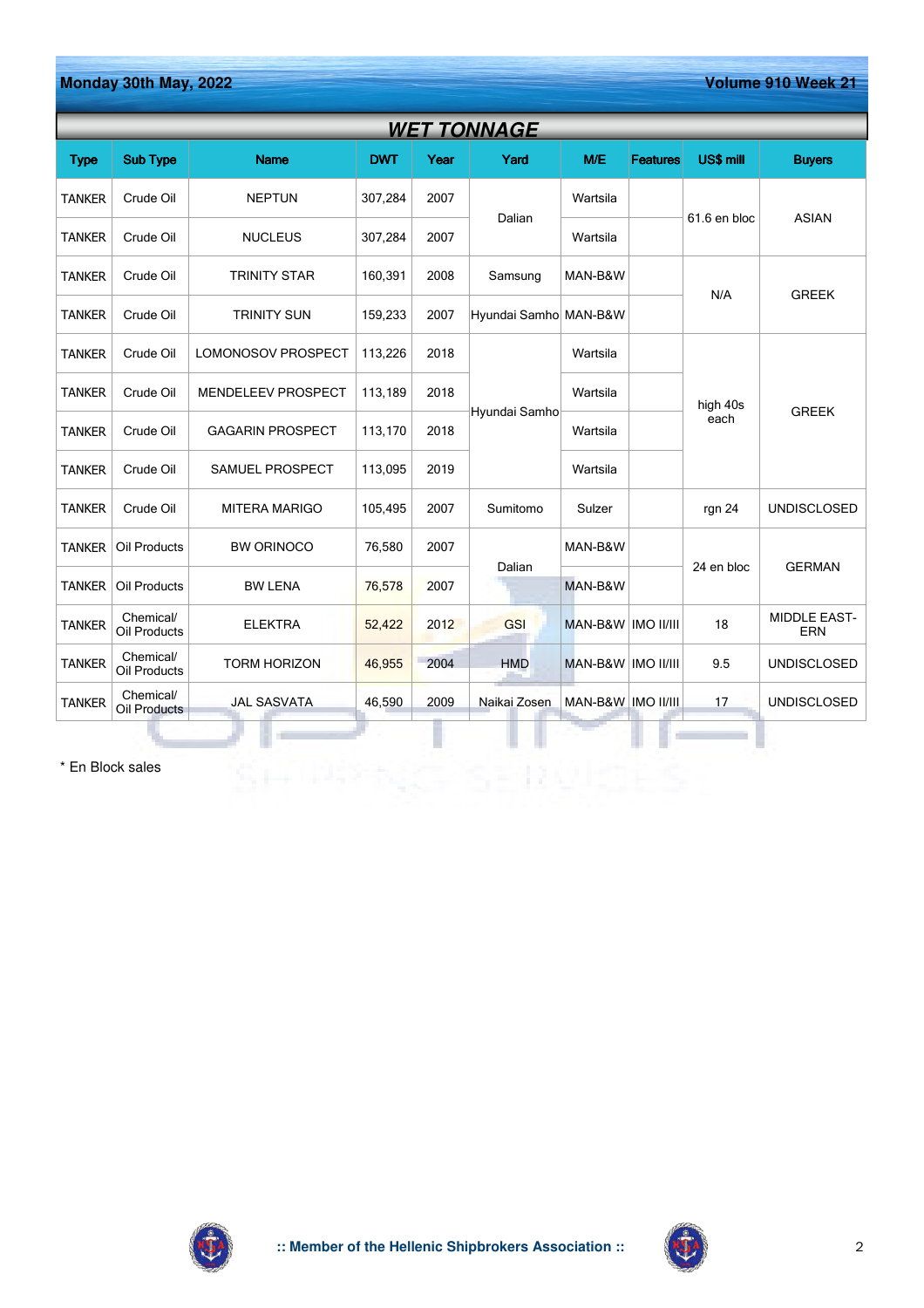|                   | Monday 30th May, 2022<br>Volume 910 Week 21 |            |                      |                             |            |            |                  |                   |  |  |
|-------------------|---------------------------------------------|------------|----------------------|-----------------------------|------------|------------|------------------|-------------------|--|--|
| <b>DEMOLITION</b> |                                             |            |                      |                             |            |            |                  |                   |  |  |
| Type              | <b>Name</b>                                 | <b>DWT</b> | Year<br><b>Built</b> | Yard                        | <b>LDT</b> | US \$ mill | US\$<br>Per/tone | <b>Buyers</b>     |  |  |
| <b>TANKER</b>     | <b>XIANG SHUN</b>                           | 9273       | 1996                 | Higaki Zosen K.K. - Imabari | 3175       | 2.03       | 640              | <b>BANGLADESH</b> |  |  |





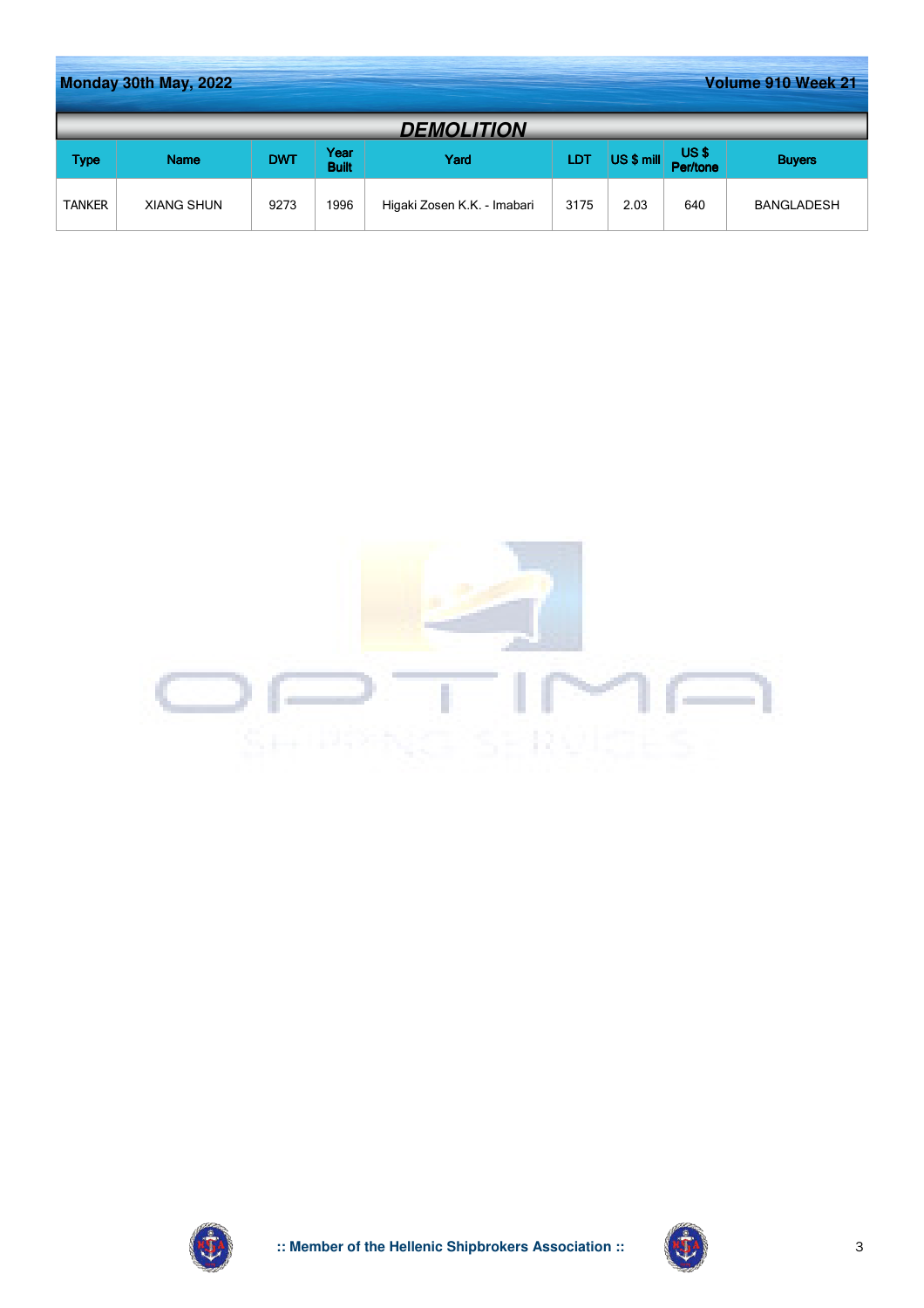**Monday 30th May, 2022** Volume 910 Week 21

| Weekly Results As Published By The Baltic Exchange (BSRA TKR-BC) on: 27th May 2022 |                            |            |               |                  |  |  |  |  |
|------------------------------------------------------------------------------------|----------------------------|------------|---------------|------------------|--|--|--|--|
| Route                                                                              | <b>Description</b>         | Size (MT)  | Value         | Change           |  |  |  |  |
| <b>VLCC</b>                                                                        | Tanker - 5 years old       | 305,000 mt | 76.995 \$ mil | $0.274$ 个        |  |  |  |  |
| <b>SUEZMAX</b>                                                                     | Tanker - 5 years old       | 158,000 mt | 52.156 \$ mil | $0.345$ 个        |  |  |  |  |
| <b>AFRAMAX</b>                                                                     | Tanker - 5 years old       | 115,000 mt | 46.863 \$ mil | $0.373$ 个        |  |  |  |  |
| <b>MR_PROD_TKR</b>                                                                 | Tanker - 5 years old       | 51,000 mt  | 33.026 \$ mil | $0.241$ 个        |  |  |  |  |
| <b>CAPESIZE</b>                                                                    | Bulk Carrier - 5 years old | 180,000 mt | 51.588 \$ mil | 0.305 $\uparrow$ |  |  |  |  |
| PNMX (DRY)                                                                         | Bulk Carrier - 5 years old | 82,500 mt  | 36.935 \$ mil | $0.28$ 个         |  |  |  |  |
| <b>SUPER HANDY</b>                                                                 | Bulk Carrier - 5 years old | 58,328 mt  | 30.768 \$ mil | $0.105$ 个        |  |  |  |  |
| <b>HANDYSIZE</b>                                                                   | Bulk Carrier - 5 years old | 38,200 mt  | 28.898 \$ mil | $0.056$ 个        |  |  |  |  |

"Whilst care has been taken in the production of this Sale & Purchase Report all information (which includes all assessments and/or additional data and is hereafter referred to as "information") is for general use and not designated to be used for a specific purpose. The information contains market data that was derived from the shipping industry. Although we take meticulous care to avoid any errors and omissions in the information contained herein, the accuracy of the same can by no means be guaranteed nor we bear any liability whatsoever, for any third party who seeks to rely on or use the information."